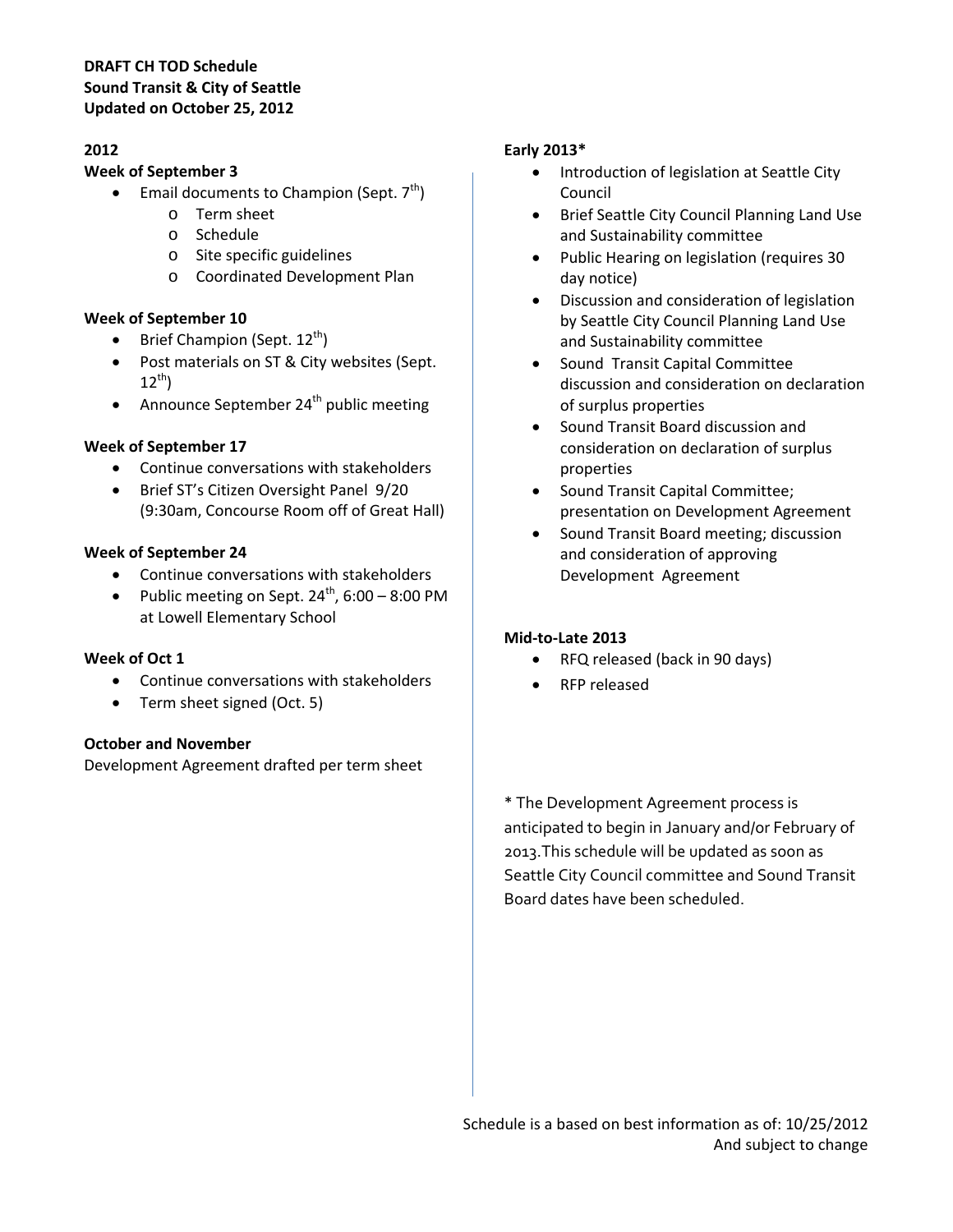# **Capitol Hill Transit Oriented Development Public Meeting**

September 24 2012

#### **Documents for review and discussion**

#### *Term Sheet*

The draft term sheet is the result of negotiations between City and Sound Transit staff over the past nine months to describe recommended commitments by each party to follow some of the **development guidance** offered in the Urban Design Framework (UDF). These commitments would represent encumbrances that ST will place on the land that could not otherwise be required under City law and commitments by the City to provide variances from underlying development standards. These commitments also referred to as terms, will be written into a Development Agreement between the City and Sound Transit that will be considered and acted upon by the Seattle City Council and the Sound Transit Board. If approved, the Development Agreement will be legally binding for both parties on the Capitol Hill light rail station sites.

### *Draft, site specific design guidelines*

Draft site-specific design guidelines describe the **design guidance** offered in the Urban Design Framework. If approved by the Seattle City Council, these guidelines will be amended to the Capitol Hill Neighborhood Design Guidelines and apply specifically to the Capitol Hill light rail station sites.

### **Term sheet highlights**

*Housing*

- An increase in height on all five sites. From 65' to 85' on sites A, C and D and from 40' to 85' on sites B north and B south. All sites will be built to a minimum height of  $74'11''$  and maximum height of  $85'$  on all sites
- 100% affordable housing at or below 60% AMI on B north, B north appraised at 40'
- All market rate sites required to participate in MFTE 20 % of units affordable at 80% AMI for 12 years.
- Approximate affordable housing unit yield: if 441 units are created total, 88 will be for at or below 60% AMI, 72 units will be at or below 80% AMI. 160 units total (approximately 36% of all housing units)
- In order to build to 85 feet, additional duration of affordability or a larger % of units must be affordable.

#### *Community Center*

Developer awarded bonus points through RFP scoring for inclusion of a community center

#### *Amenity Areas*

- A publically accessible plaza that will house the Broadway Farmers Market on market days
- Mid block crossings (also referred to as pass throughs) between Broadway and the plaza and 10<sup>th</sup> Ave E and the plaza of a minimum 15 foot dimension
- 12 foot setback from southern property line of site A to create an overlook onto the E Denny Way Festival Street
- 266 bike stalls
- 10<sup>th</sup> Ave E green streetscape
- E Denny Way Festival Street

#### **Complete documents are available on both project websites:**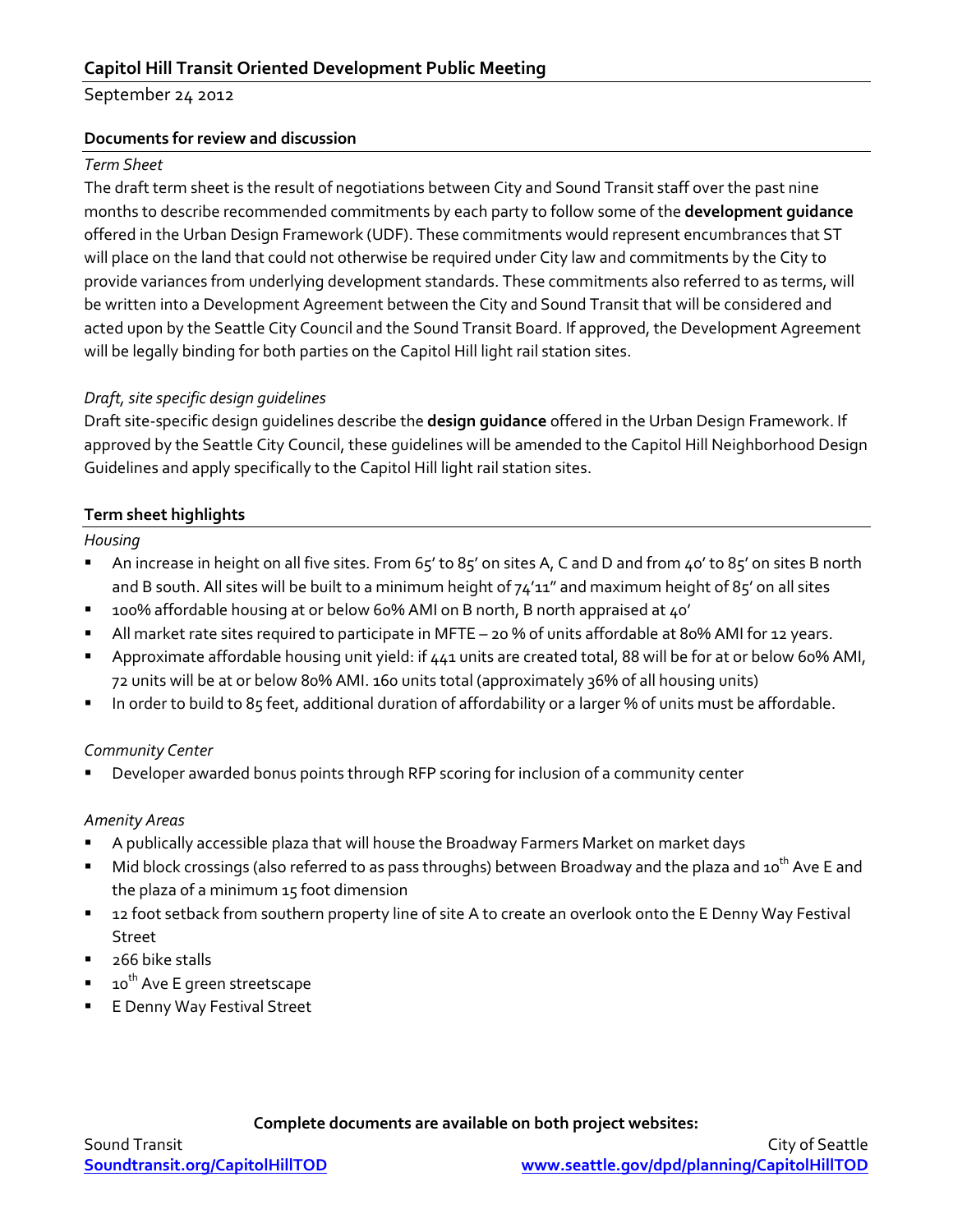### September 24 2012

### *Design Considerations*

- A discernible visual break in building mass along site A Broadway frontage
- Ground related housing on  $10^{th}$  Ave E with stoops
- Minimum 5 foot upper level setbacks on top two floors of site C

### *Sustainability and Green Factor*

- Meet Green Factor as an aggregate, minimum required depicted in CDP
- Developer awarded bonus points through RFP scoring for LEED Gold and Platinum

### *Parking*

- All sites at 0.7 stall/residential unit
- Shared parking encouraged
- Unbundled parking from rent for affordable units

#### *Modified Design Review*

- Coordination between ST RFQ/RFP process and the City's Design Review Process
- One alternative (as opposed to 3) required for submission to the Early Design Guidance meeting.
- Process outlines two Design Review Board meetings and requires no more than three; additional meetings allowed at request of proponent.

### **Process moving forward**

Sound Transit and the City are asking for any feedback on the term sheet to be submitted by **Wednesday October 3rd** so that staff may compile a summary of the feedback heard to date prior the signing of the term sheet by DPD Director and Sound Transit CEO on October 5. City and ST Staff will take the month of October to respond to the feedback received on the term sheet and prepare a Development Agreement that will be available for public review prior to introduction at Seattle City Council. We currently anticipate the Development Agreement will be made public the week of October 22<sup>nd</sup>, and introduced at Seattle City Council the week of November 12. Comments on the Development Agreement once made public will be directed to City of Seattle Council Planning, Land Use and Sustainability (PLUS) committee members. PLUS will schedule a public hearing on the Development Agreement before taking any action.